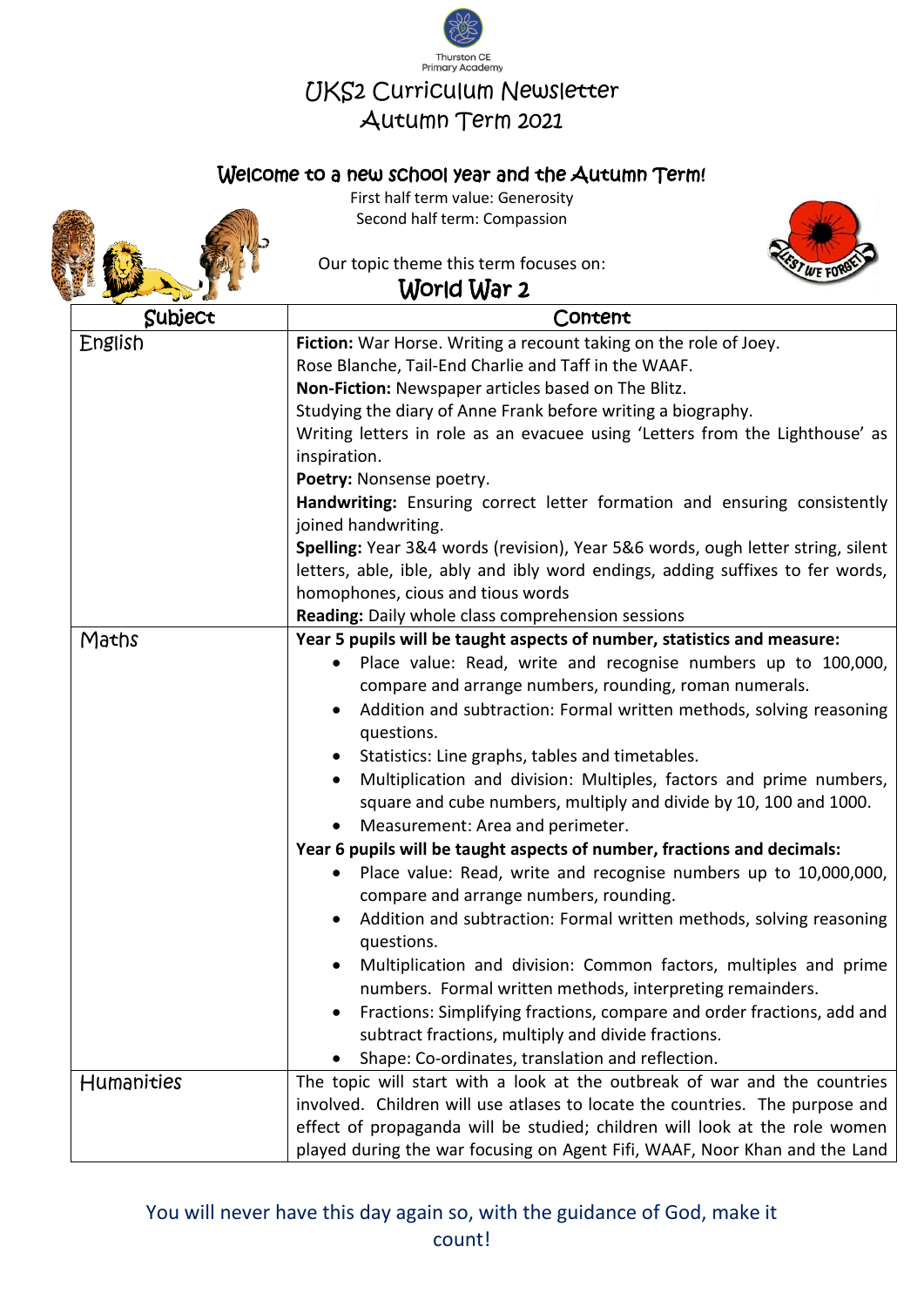

|                     | Girls. After learning about work undertaken at Bletchley Park, children will     |
|---------------------|----------------------------------------------------------------------------------|
|                     | also try cracking and writing secret codes.                                      |
|                     | The Blitz will be explored along with how our local area was affected by the     |
|                     | war. Linking in with our English lessons, children will look at the process of   |
|                     | evacuation: where were children sent and why?                                    |
|                     | We will also spend a few weeks learning about the Holocaust and the life of      |
|                     | Anne Frank.                                                                      |
| French              | Rigolo 2: Unit 7: Le week-end                                                    |
|                     | Talking about activities and what we like/dislike doing.                         |
|                     | Unit 8: Les vêtements                                                            |
|                     | Clothing, giving opinions and asking for prices.                                 |
| Art/DT              | Art: Graffiti artists. Creating a graffiti tag.                                  |
|                     | Looking at the work of Kathe Kollwitz and Pablo Picasso                          |
|                     | DT: Cooking                                                                      |
| Computing           | Scratch: Car racing game.                                                        |
|                     | Use publisher to create a web page.                                              |
| PE                  | Leopards: Hockey, handball and netball                                           |
|                     | Lions: Swimming                                                                  |
|                     | Tigers: Basketball and football                                                  |
|                     | PE/swimming lessons will be on a Wednesday morning.                              |
| RE                  | Beliefs and Questions: Children will learn how Christians show their belief that |
|                     | Jesus is incarnate.                                                              |
|                     | Beliefs and Questions: How does Tawhid create a sense of belonging to a          |
|                     | Muslim community?                                                                |
| Science             | Animals Including Humans: Children will learn about the main parts of the        |
|                     | human circulatory system, including the functions of the heart, blood vessels    |
|                     | and blood. They will explore how nutrients and water are transported within      |
|                     | animals, including humans, and be able to recognise the impact of diet and       |
|                     | lifestyle choices on the many functions of our bodies.                           |
|                     | Evolution and Inheritance: Children will explore fossils and how they provide    |
|                     | information about living things that inhabited the Earth millions of years ago.  |
|                     | They will examine how offspring can vary from their parents and will             |
|                     | investigate how these adaptations can lead to evolution.                         |
| PSHE and Philosophy | PSHE: How can we keep healthy as we grow?                                        |
|                     | Children will be participating in philosophy lessons this term. We will use      |
|                     | different stories to evoke philosophical questions and ideas such as existence.  |
|                     | Does the past exist?                                                             |
| Home Learning       | Homework: Given out on a Thursday, returned on Tuesday.                          |
|                     | Spellings: Given out on a Friday, tested on a Thursday.                          |
|                     | Mental maths: Tested on a Friday.                                                |
|                     | Please encourage children to read to themselves or to an adult. Questioning      |
|                     | the children on what they have read will help develop their comprehension        |
|                     | skills.                                                                          |
|                     | Practising spellings, times tables and mental maths.                             |